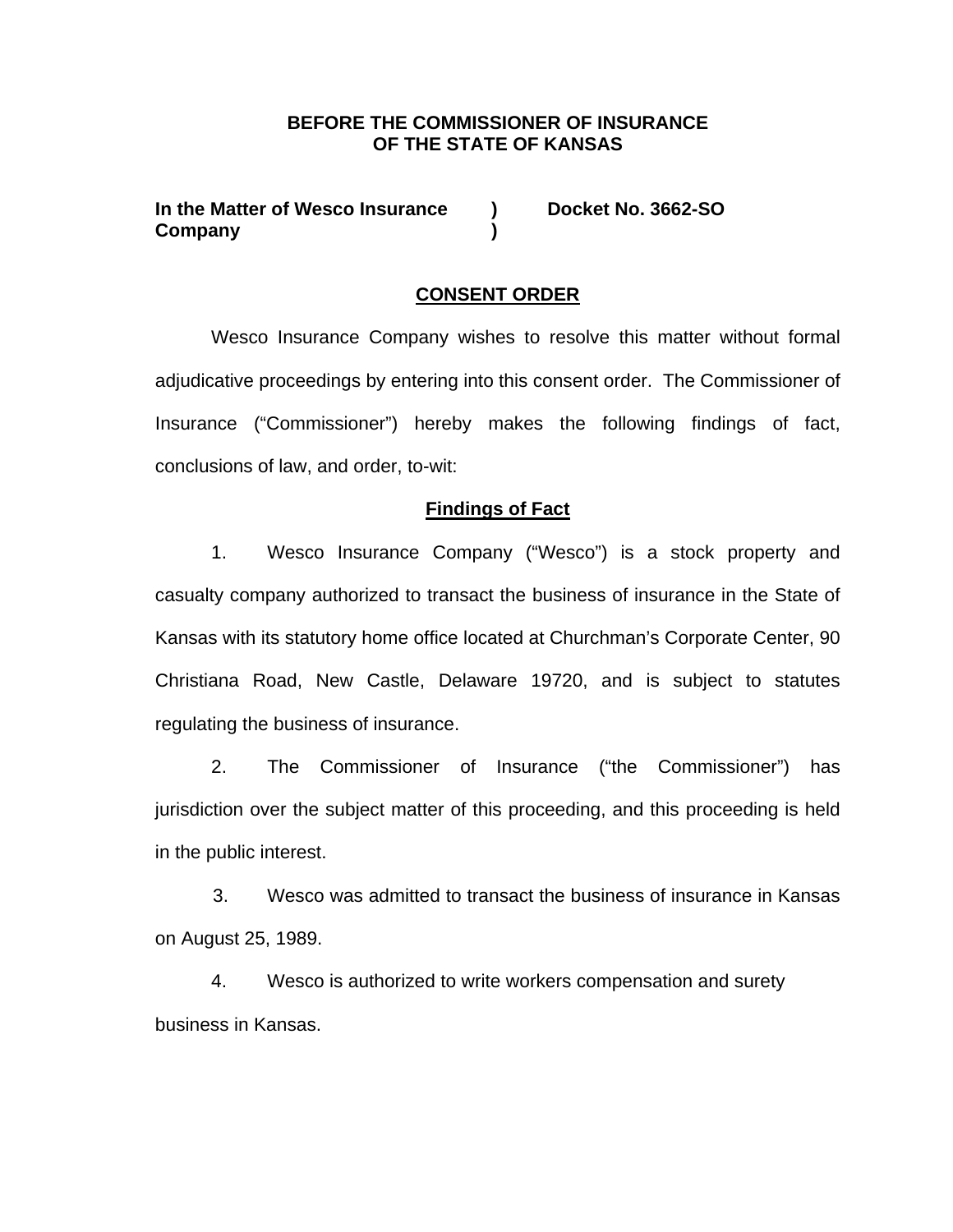5. The State of Delaware requires a special deposit of \$100,000 for foreign companies authorized to write workers compensation.

6. The State of Delaware requires a special deposit of \$10,000 for foreign companies authorized to write surety.

7. On December 31, 2005, Wesco had a special deposit with a market value amount of \$108,436 for the benefit of Kansas policyholders only.

8. In December, 2006, US Bank, the custodian bank for Wesco, verified that the market value of Wesco's deposit was below \$110,000.

9. On June 23, 2006, Charlotte Humburg, Financial Analyst, Kansas Insurance Department ("KID"), requested from Wesco an additional deposit.

10. On September 19, 2006, KID sent, via email, Eli Tisser of Wesco the Deposit for Securities Forms and the Authorized Designated Agents form that were necessary to update the deposit information.

11. On March 27, 2007, KID sent a letter requesting the updated deposit information to Wesco at its general administrative office located at 5800 Lombardo Center, Seven Hills, Ohio 44131.

 12. On March 27, 2007, KID advised Wesco that the information should be provided to KID no later than April 17, 2007.

13. Wesco did not respond by April 17, 2007.

 14. To date, Wesco has not responded to the request by KID for the necessary forms.

### **Conclusions of Law**

15. Delaware Insurance Code, Title 18, Section 513 provides, in relevant part: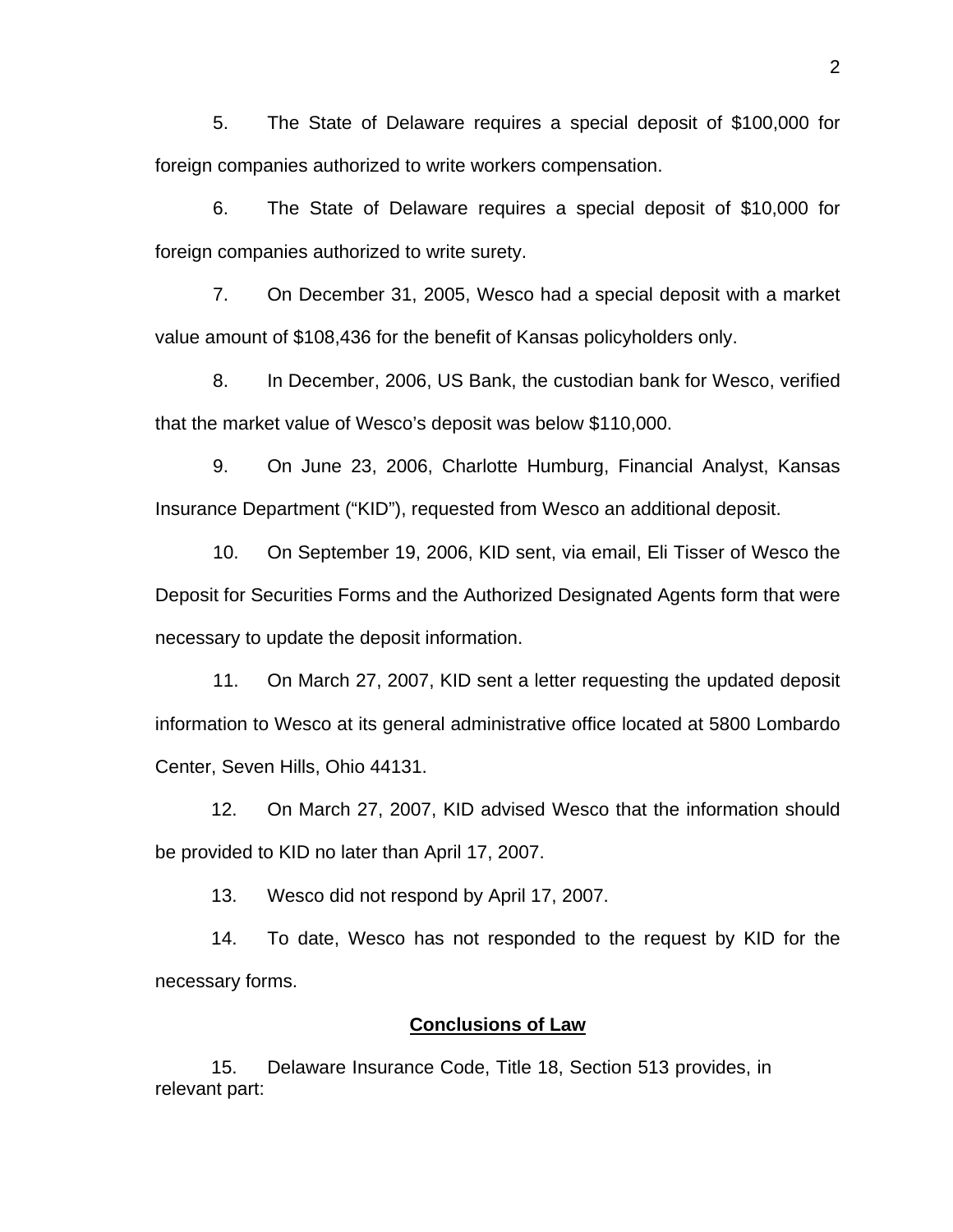(b) The Commissioner shall not authorize an insurer to transact surety insurance unless it makes and thereafter continuously maintains in this State through the Commissioner a special and additional deposit of cash or securities eligible therefor under § 1503 of this title, of a fair market value not less than \$10,000, to answer any default of such insurer upon surety contracts issued by it in this State. The foregoing requirement shall not be applicable to any insurer having a paid-in capital and surplus of \$10,000,000 or more and continuously maintaining on deposit in this State through the Commissioner, or in another state, cash or securities eligible for such deposit under the laws of this State or of such other state of a fair market value of not less than \$400,000 for the protection of all its policyholders wherever located, or all of its policyholders in the United States or all of its policyholders and creditors.

(c) No insurer shall transact workers' compensation insurance in this State unless it makes and thereafter maintains in this State through the Commissioner a special and additional deposit of cash or securities eligible therefor under § 1503 of this title, of a fair market value of not less than \$100,000 for the protection of persons in this State covered under the insurance so transacted. Upon any insurer's inability to pay workers' compensation claims as a result of a court of competent jurisdiction finding of financial impairment or insolvency, which prevents the regular payment of workers' compensation benefits, this deposit shall be immediately available upon their request to the Delaware Insurance Guaranty Association for continuation of claims benefits to eligible workers.

16. Kansas Statutes Annotated ("K.S.A.") 40-253 provides, in relevant

part:

Whenever the existing or future laws of any other state or country shall require from insurance companies or fraternal benefit societies organized under the laws of this state, applying to do business in such other state or country, any deposit of securities in such state or country for the protection of policyholders therein or any payment for taxes, fines, penalties, certificates of authority, licenses, fees, or compensation for examination, including taxes or fees based on fire premiums, greater than the amount required for such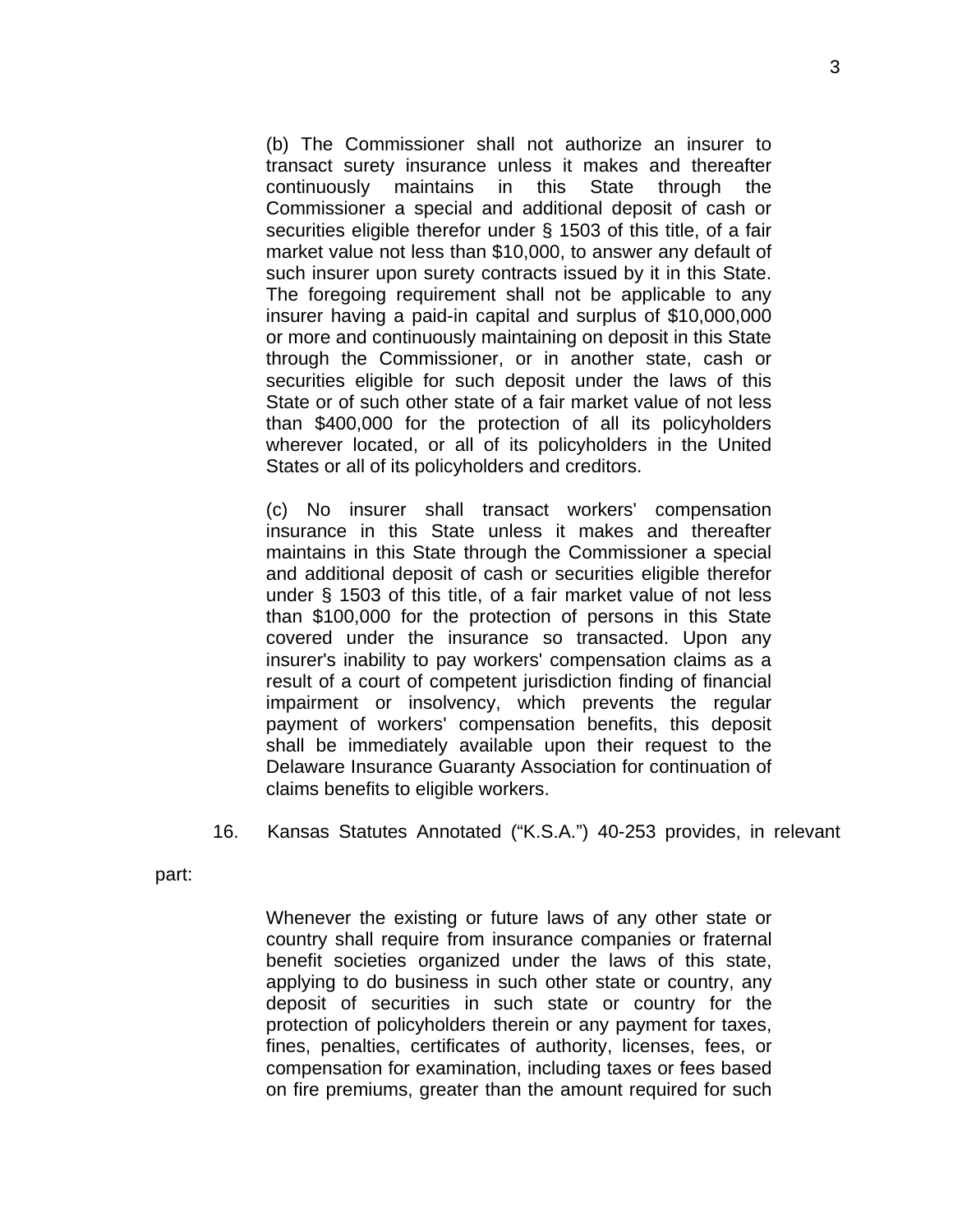purpose from insurance companies or agents of other states by the then existing laws of this state, then, and in every case, all companies and agents of any such state or country, doing business in this state shall make the same deposit, for a like purpose, with the commissioner of insurance of this state...

17. K.S.A. 40-2,125(b) provides, in relevant part:

If any person fails to file any report or other information with the commissioner as required by statute or fails to respond to any proper inquiry of the commissioner, the commissioner, after notice and opportunity for hearing, may impose a penalty of up to \$500 for each violation or act, along with an additional penalty of up to \$100 for each week thereafter that such report or other information is not provided to the commissioner.

18. Based on the information contained in Findings of Facts, it appears

that Wesco Insurance Company failed to respond to a proper inquiry of the Kansas

Insurance Department.

## **IT IS THEREFORE, BY THE COMMISSIONER OF INSURANCE, ORDERED THAT:**

1. Wesco Insurance Company shall remit \$2,000 for failing to comply with a proper inquiry of the Kansas Insurance Department.

2. Wesco Insurance Company shall file with the Kansas Insurance

Department the *Deposit for Securities Forms* and the *Authorized Designated Agents* form.

3. The Commissioner of Insurance retains jurisdiction over this matter to issue any and all further Orders deemed appropriate or to take such further action as necessary to dispose of this matter.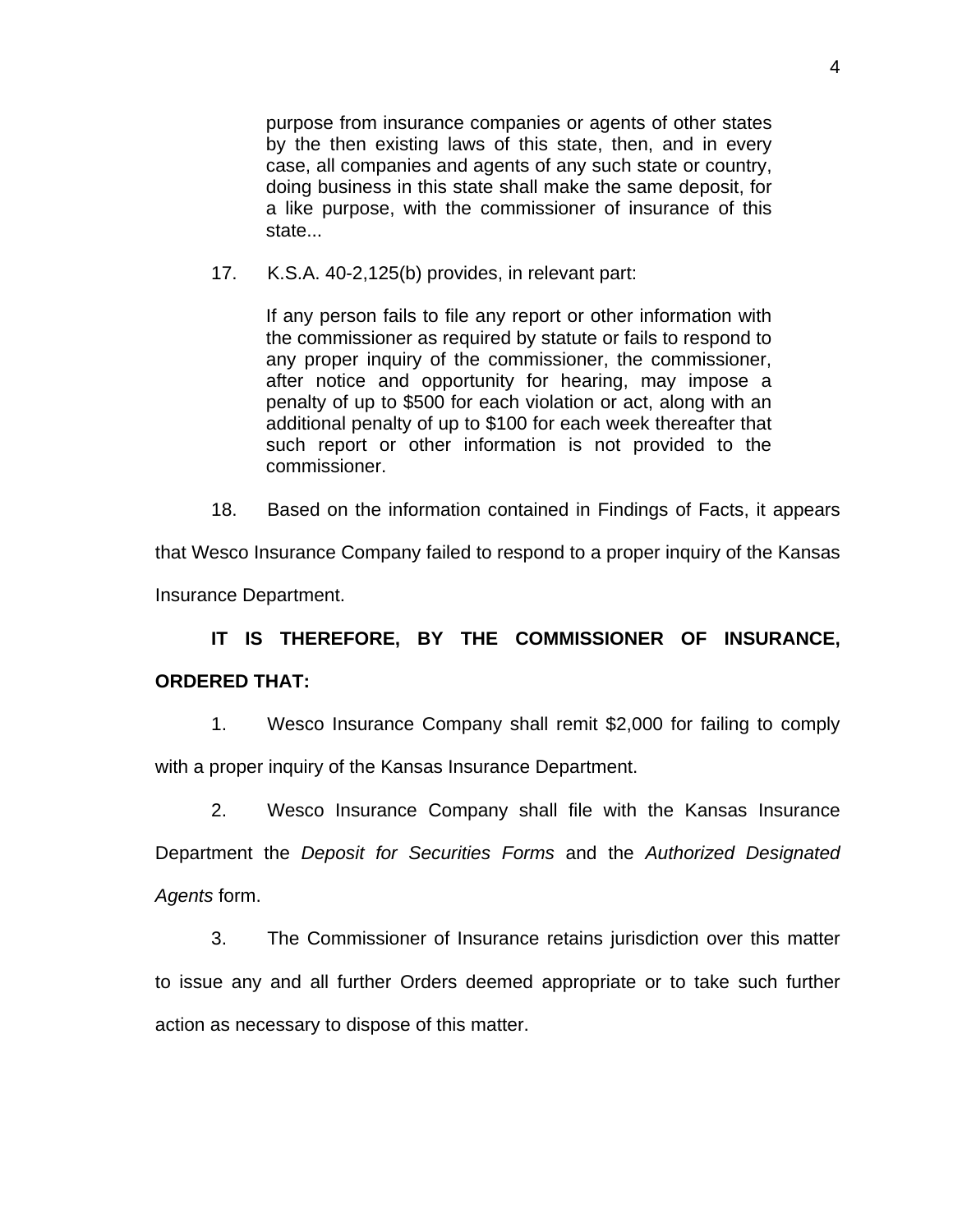#### **Notice of Right to Hearing or Appeal**

You are entitled to a hearing pursuant to K.S.A. § 77-537, the Kansas Administrative Procedure Act. If you desire a hearing, you must file a written request for a hearing with:

> John W. Campbell, General Counsel Kansas Insurance Department 420 S.W. 9th Street Topeka, Kansas 66612.

This request must be filed within fifteen (15) days from the date of service of this Order. If you request a hearing, the Kansas Insurance Department will notify you of the time and place of the hearing and information on the procedures, right of representation, and other rights of parties relating to the conduct of the hearing, before commencement of same.

If a hearing is not requested in the time and manner stated above, this Order shall become effective as a Final Order upon the expiration of time for requesting a hearing, pursuant to K.S.A. § 77-613. In the event that you file a petition for judicial review, pursuant to K.S.A. § 77-613(e), the agency officer to be served on behalf of the Kansas Insurance Department is:

> John W. Campbell, General Counsel Kansas Insurance Department 420 S.W. 9th Street Topeka, Kansas 66612.